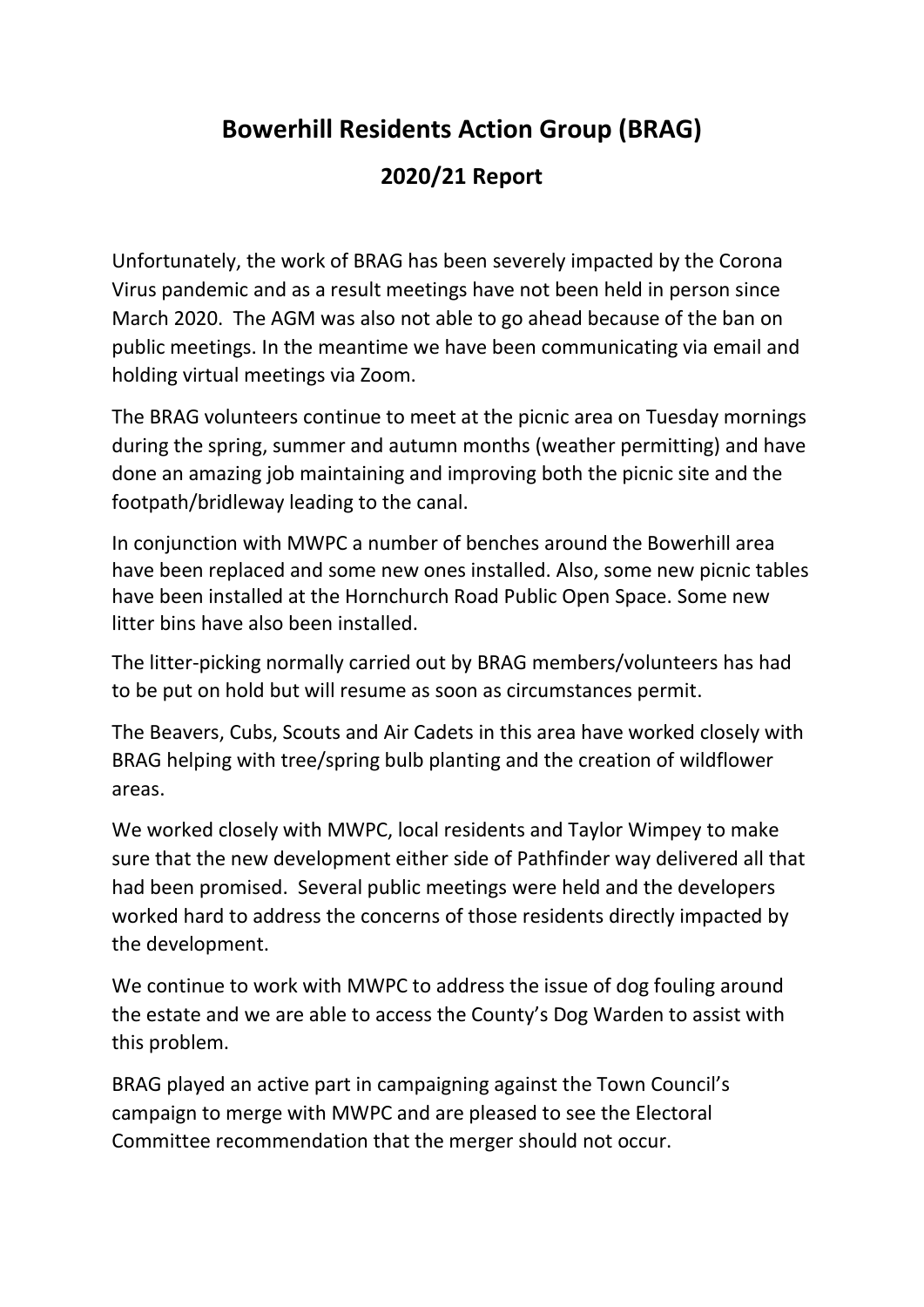We also provided input into the Melksham Neighbourhood Plan and the Seend Parish Plan and it is pleasing to see that the picnic area is noted as 'green no development land'.

## Plans for the future

- Working with our local councillors and MWOPC to ensure local residents are kept fully appraised of any future housing developments and the impact that any future Melksham bypass may have on them, the surrounding green areas and wildlife. Where appropriate gain support and campaign for change.
- Continue to work with our local councillors and MWOPC to ensure that the housing development at Pathfinder Way delivers all that was promised in particular the new infant school and that it is positioned so that it benefits the whole estate
- Working with our local councillors and MWOPC, local residents and interested youth groups identify whether a youth shelter is appropriate and if so where it is best located on the estate.
- Arrange regular litter picks and continue to look to involve residents and in particular the younger generation.
- Look to obtain funding to support the addition of further benches and picnic tables around the estate.
- Continue with the work at the Picnic area and the promotion of its use in particular to local schools and nurseries.
- Continue to source further trees from the Woodland Trust and plant them around the estate.
- Listen to residents' concerns and act appropriately to address issue that arise.
- Find a new Chair as I need to step back from the responsibility and I believe BRAG will benefit from the impetus a new chair will give, at a time where we could be facing the challenges that the routing of the bypass will bring.

Thank you to all Bowerhill residents for your continued support this year. I would like to offer a huge thank you to the committee for your support.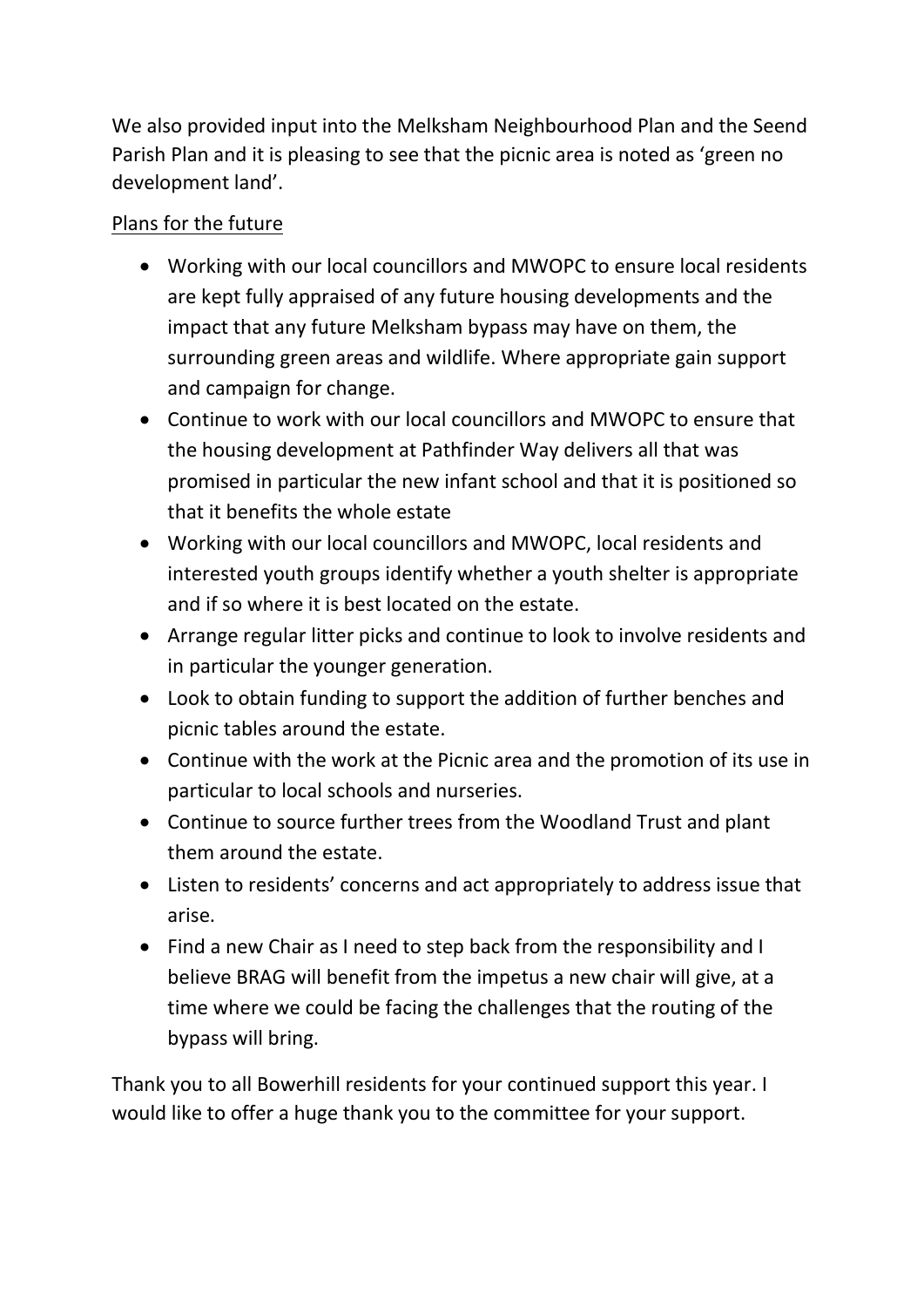### **Report on Picnic Area activities from May 2019**

#### **by Jenny Butcher**

Approximately a total of 664 voluntary hours worked by a team of five people meeting every Tuesday morning plus other days as and when needed.

Work done over this period of time was:-

- Strimming paths and ditches and later in the summer cutting the hedge from the top of the bridle path down to the canal. Three persons cutting and two clearing the debris away.
- Planting of new trees, shrubs and flowers and sowing seeds.
- Installing new bat box and bird boxes.
- Watering of above and planters.
- Litter picking on the site and along the ditches every week.
- Weeding a never ending task of the picnic site plus flower beds.
- Sanding down of the wooden notice boards and re painting plus all wooden seats. Flower Planters were repainted as well and the large dustbin. A seasonal job.

BRAG entered for the competition RHS Britain in Bloom for the sixth time. Won level 5 Outstanding for the sixth time.

#### Vandalism struck - twice

Damaged plants, trees, benches, pond, Bug Hotel and planters plus broke large slabs leading up to the dustbin.

When the site had been restored to some normality, they struck again the following week by trying to force out of the ground the new Bug Hotel which my husband had rebuilt by using one of the builders planks which surround the site as a lever, they only managed to unbalance the structure as they were unaware that we had filled the base with the broken concrete slabs plus lots of cement.

This all added to our costs as we had to buy cement, bags of small stones to replace the broken slabs leading to the bin plus we then purchased and fitted up signs warning of CCTV in the area which we were advised to do by the police. Also purchased black vandal paint to defer further damage which seems to have worked so far.

As the pond was damaged and had to be removed, we were then donated, by a local resident, a recycled preformed pond which we fitted late Autumn, again adding to our costs as we had to purchase sand and soil in order to fit in that area.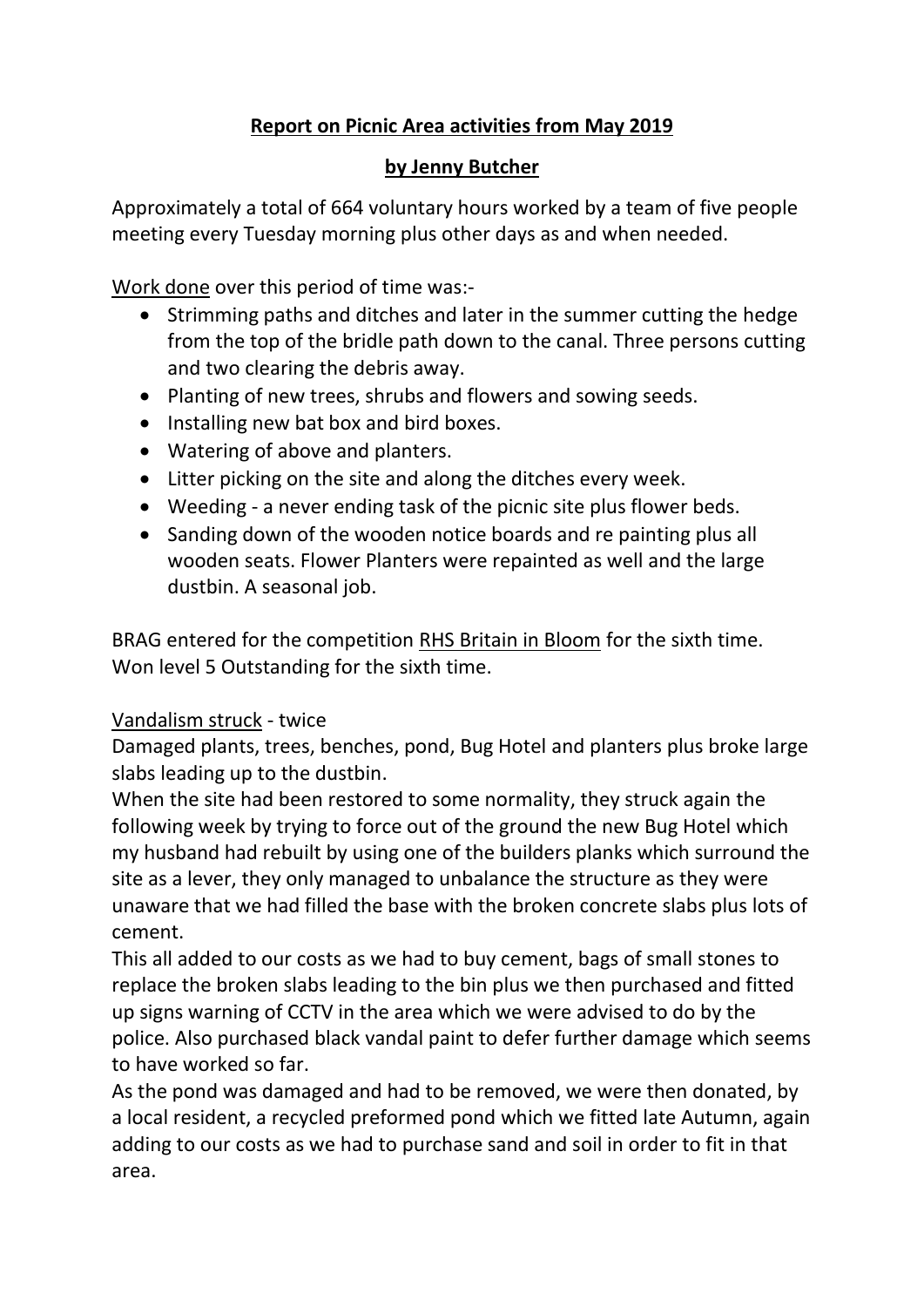Due to this vandalism BRAG was overwhelmed with donations, cash, cheques through our letterbox and my granddaughter set up a just giving page which again was unbelievable and final figures show on our BRAG accounts for 2019/2020.

2020. We were just about to start work on the site in March of this year and of course the virus struck so work only started when it was safe to do so late May so lots of future plans for the site will have to wait to next Spring 2021.

#### **Treasurer's Statement by Jenny Butcher**

|                                          |            | Statement of Accounts for the year 16 <sup>th</sup> April 2019 to 15 <sup>th</sup> April 2020 |         |          |
|------------------------------------------|------------|-----------------------------------------------------------------------------------------------|---------|----------|
|                                          |            | Opening balance bank account 16th April 2019                                                  |         | £958.42  |
| <b>INCOME</b>                            |            |                                                                                               |         |          |
| 03/06/2019                               |            | Cash/cheque Vandalism donations local residents/canal users                                   |         | £190     |
| 08/06/2019                               |            | Just Giving Web Site Vandalism                                                                |         | £250     |
| 06/07/2019                               |            | Melksham Rotary Club Grant                                                                    |         | £200     |
| 06/07/2019                               |            | <b>Picnic Area Donation Box</b>                                                               |         | £20      |
| 28/09/2019                               |            | Just Giving Web Site balance O/S                                                              |         | £48      |
| 29/08/2019                               |            | <b>Benevity Giving Platform</b>                                                               |         | £350     |
| 08/11/2019                               |            | Seend Parish Council Donation                                                                 |         | £50      |
| 27/11/2019                               |            | Waitrose Green Token Scheme Grant                                                             |         | £180     |
| 07/12/2019                               |            | Asda Token Scheme Grant                                                                       |         | £200     |
| 26/02/2020                               |            | <b>Cash Donation</b>                                                                          |         | £6       |
|                                          |            | <b>TOTAL</b>                                                                                  |         | £1494.00 |
| ADD OPENING BANK BALANCE 16th April 2019 |            |                                                                                               |         |          |
|                                          |            | <b>TOTAL INCOME</b>                                                                           |         | £2452.42 |
|                                          |            |                                                                                               |         |          |
| <b>EXPENDITURE</b>                       |            |                                                                                               |         |          |
| Chq. No.                                 |            |                                                                                               |         |          |
| 000293                                   | 21/04/2019 | Fuel, woodstain                                                                               | £49.50  |          |
| 000294                                   | 21/04/2019 | <b>Black Paint</b>                                                                            | £7.00   |          |
| 000295                                   | 14/06/2019 | Zurich Public Liability Insurance                                                             | £251.77 |          |
| 000296                                   | 14/06/2019 | Four Bags Cement, screw, metal plates etc., plants                                            | £90.57  |          |
| 000297                                   | 26/06/2019 | Rent Bowerhill Village Hall May AGM                                                           | £12.00  |          |
| 000298                                   | 09/07/2019 | Four fuchsias, 2 pks busy lizzies Tubs Picnic Area                                            | £14.99  |          |
| 000299                                   | 09/07/2019 | Fuel, Strimmer Parts.                                                                         | £27.87  |          |
| 000300                                   | 18/07/2019 | Bulk Gravel, camera signs, bamboo canes                                                       | £106.78 |          |
| 000301                                   | 23/08/2019 | One Stiga hedge trimmer and one cutter+fuel                                                   | £350.00 |          |
| 000302                                   | 23/08/2019 | Rent Bowerhill Village Hall 9 <sup>th</sup> July ADJ.                                         | £2.00   |          |
| 000303                                   | 23/09/2019 | Clutch for the old BRAG Strimmer                                                              | £40.00  |          |
| 000304                                   | 18/10/2019 | Rent Bowerhill Village Hall 24th September                                                    | £11.25  |          |
| 000305                                   | 31/10/2019 | Two bulk bagged sand and two pks violas                                                       | £109.20 |          |
| 000306                                   | 31/10/2019 | Fuel. Old hedge cutter sharpened and serviced                                                 | £89.70  |          |
| 000307                                   | 31/10/2019 | Two new Brass Plaques for vandalised benches                                                  | £40.00  |          |
| 000308                                   | 09/11/2019 | One bulk bagged soil (xchanged one bag sand)                                                  | £20.40  |          |